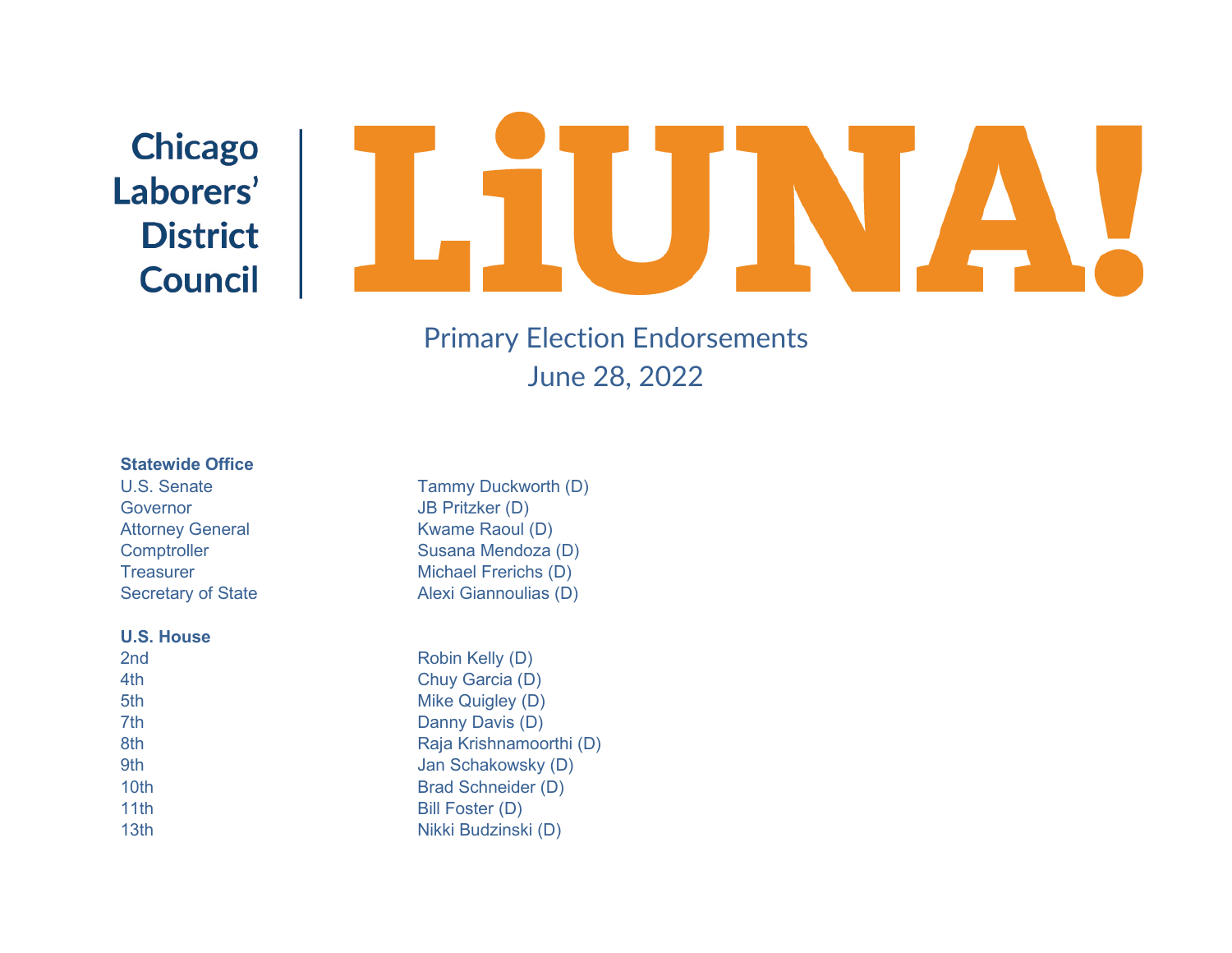| 14th | Lauren Underwood (D) |
|------|----------------------|
| 15th | Rodney Davis (R)     |

**State Senate**

| 1st             | Javier Cervantes (D)       |
|-----------------|----------------------------|
| 2 <sub>nd</sub> | Omar Aquino (D)            |
| 3rd             | Mattie Hunter (D)          |
| 4th             | Kimberly Lightford (D)     |
| 5th             | Patricia Van Pelt (D)      |
| 6th             | Sara Feigenholtz (D)       |
| 7th             | Mike Simmons (D)           |
| 8th             | Ram Villivalam (D)         |
| 9th             | Laura Fine (D)             |
| 10th            | <b>Robert Martwick (D)</b> |
| 11th            | Mike Porfirio (D)          |
| 12th            | Celina Villanueva (D)      |
| 13th            | <b>Robert Peters (D)</b>   |
| 14th            | Emil Jones III (D)         |
| 15th            | Napoleon Harris (D)        |
| 16th            | La'Mont Williams (D)       |
| 17th            | Elgie Sims (D)             |
| 18th            | Bill Cunningham (D)        |
| 19th            | Michael Hastings (D)       |
| 20th            | Cristina Pacione-Zayas (D) |
| 21st            | Laura Ellman (D)           |
| 22nd            | Cristina Castro (D)        |
| 23rd            | Suzy Glowiak-Hilton (D)    |
| 25th            | Karina Villa (D)           |
| 27th            | Ann Gillespie (D)          |
| 28th            | Laura Murphy (D)           |
| 29th            | Julie Morrison (D)         |
| 30th            | Adriane Johnson (D)        |
| 31st            | Mary Edly-Allen (D)        |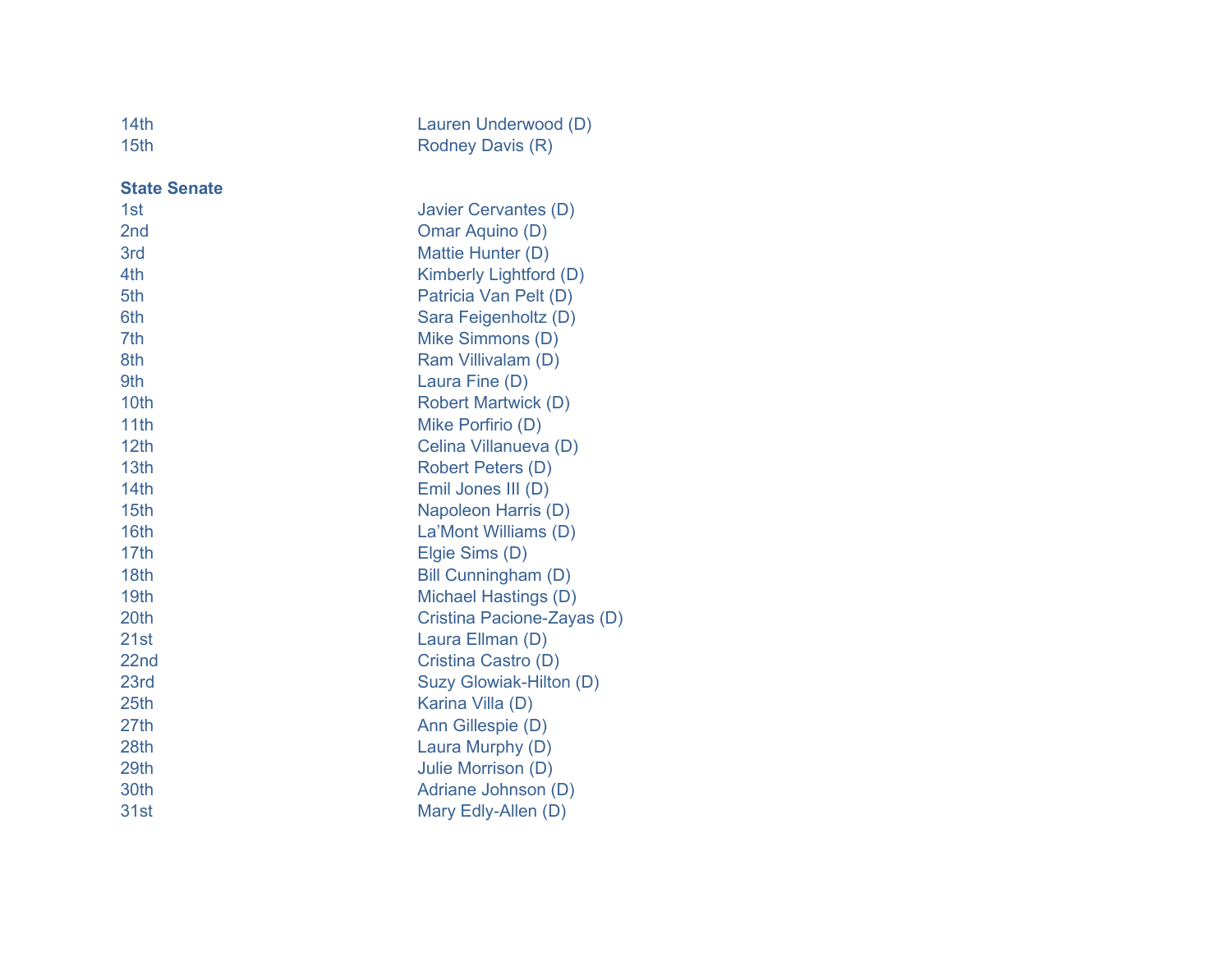| 34th<br>36th<br>39th<br>40th<br>41st<br>42 <sub>nd</sub><br>43rd<br>46th<br>48th<br>49th<br>52nd<br>56th<br>57th | Steve Stadelman (D)<br>Mike Halpin (D)<br>Don Harmon (D)<br>Patrick Joyce (D)<br>John Curran (R)<br>Linda Holmes (D)<br>Eric Mattson (D)<br>Dave Koehler (D)<br>Doris Turner (D)<br>Meg Loughran Cappel (D)<br><b>Scott Bennett (D)</b><br>Rachelle Crowe (D)<br>Christopher Belt (D) |
|------------------------------------------------------------------------------------------------------------------|---------------------------------------------------------------------------------------------------------------------------------------------------------------------------------------------------------------------------------------------------------------------------------------|
| <b>State House</b>                                                                                               |                                                                                                                                                                                                                                                                                       |
| 1st                                                                                                              | Aaron Ortiz (D)                                                                                                                                                                                                                                                                       |
| 2nd                                                                                                              | Lisa Hernandez (D)                                                                                                                                                                                                                                                                    |
| 3rd                                                                                                              | Eva Dina Delgado (D)                                                                                                                                                                                                                                                                  |
| 4th                                                                                                              | Lilian Jimenez (D)                                                                                                                                                                                                                                                                    |
| 5th                                                                                                              | Lamont Robinson (D)                                                                                                                                                                                                                                                                   |
| 6th                                                                                                              | Sonya Harper (D)                                                                                                                                                                                                                                                                      |
| 7th                                                                                                              | <b>Emanuel Chris Welch (D)</b>                                                                                                                                                                                                                                                        |
| 8th<br>9th                                                                                                       | La Shawn Ford (D)                                                                                                                                                                                                                                                                     |
| 10th                                                                                                             | Lakesia Collins (D)<br>Omar Williams (D)                                                                                                                                                                                                                                              |
| 11th                                                                                                             | Ann Williams (D)                                                                                                                                                                                                                                                                      |
| 12 <sub>th</sub>                                                                                                 | Margaret Croke (D)                                                                                                                                                                                                                                                                    |
| 13th                                                                                                             | Eileen Dordek (D)                                                                                                                                                                                                                                                                     |
| 14th                                                                                                             | <b>Kelly Cassidy (D)</b>                                                                                                                                                                                                                                                              |
| 15 <sub>th</sub>                                                                                                 | Mike Kelly (D)                                                                                                                                                                                                                                                                        |
| 16th                                                                                                             | <b>Kevin Olickal (D)</b>                                                                                                                                                                                                                                                              |
| 17th                                                                                                             | Jennifer Gong-Gershowitz (D)                                                                                                                                                                                                                                                          |
| 18th                                                                                                             | Robyn Gabel (D)                                                                                                                                                                                                                                                                       |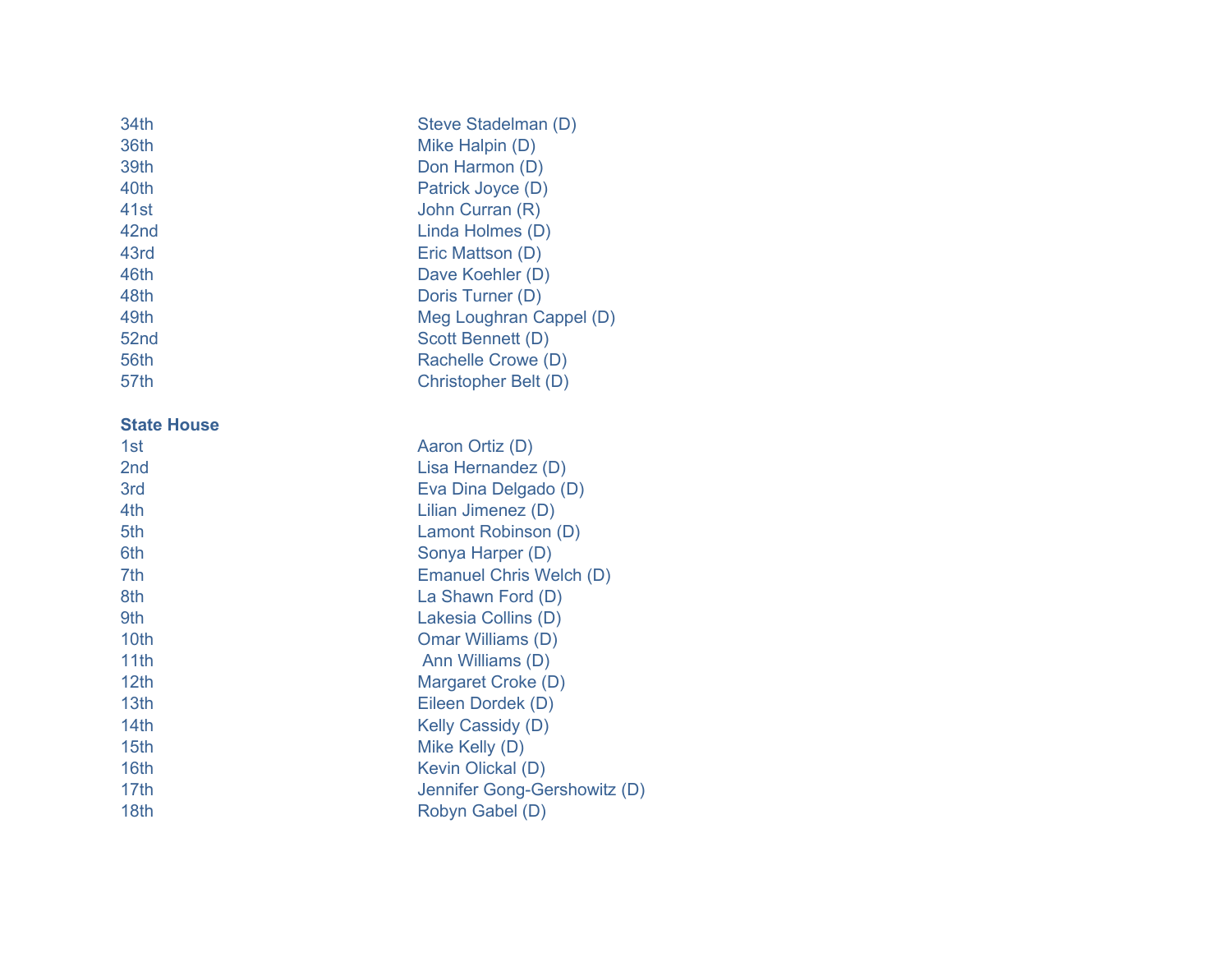| 19th             | Lindsey LaPointe (D)          |
|------------------|-------------------------------|
| 20th             | Brad Stephens (R)             |
| 21st             | Mike Zalewski (D)             |
| 22nd             | Angie Guerrero-Cuellar (D)    |
| 23rd             | Edgar Gonzalez (D)            |
| 24th             | Theresa Mah (D)               |
| 25 <sub>th</sub> | Curtis Tarver II (D)          |
| 26th             | Kam Buckner (D)               |
| 27th             | Justin Slaughter (D)          |
| 28th             | Bob Rita (D)                  |
| 29th             | Thaddeus Jones (D)            |
| 30th             | Will Davis (D)                |
| 31st             | Mary Flowers (D)              |
| 32nd             | Cyril Nichols (D)             |
| 33rd             | Marcus Evans (D)              |
| 34th             | Nick Smith (D)                |
| 35th             | Frances Hurley (D)            |
| 36th             | Kelly Burke (D)               |
| 38th             | Debbie Meyers-Martin (D)      |
| 39th             | Will Guzzardi (D)             |
| 40th             | Jaime Andrade (D)             |
| 41st             | Janet Yang Rohr (D)           |
| 42nd             | Terra Costa Howard (D)        |
| 43rd             | Anna Moeller (D)              |
| 44th             | Fred Crespo (D)               |
| 45th             | Jennifer Ladisch-Douglass (D) |
| 46th             | Diane Blair-Sherlock (D)      |
| 49th             | Maura Hirschauer (D)          |
| 50th             | Barbara Hernandez (D)         |
| <b>51st</b>      | Nabeela Syed (D)              |
| 53rd             | Mark Walker (D)               |
| 54th             | Mary Beth Canty (D)           |
| 55th             | Marty Moylan (D)              |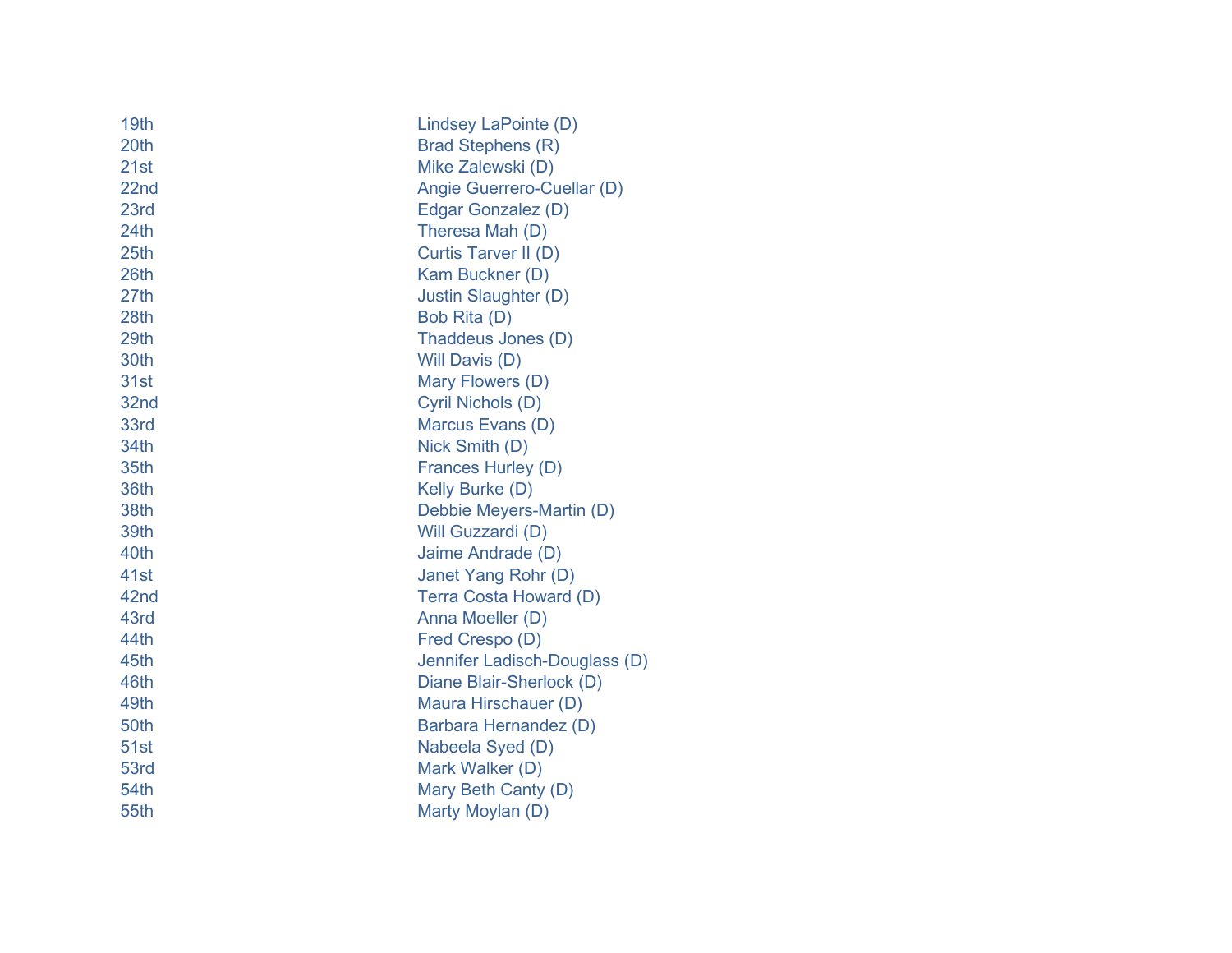| 56th             | Michelle Mussman (D)     |
|------------------|--------------------------|
| 57th             | Jonathan Carroll (D)     |
| 58th             | Bob Morgan (D)           |
| 59th             | Daniel Didech (D)        |
| 60th             | Rita Mayfield (D)        |
| 61st             | Joyce Mason (D)          |
| 62nd             | Laura Faver Dias (D)     |
| 66th             | Suzanne Ness (D)         |
| 67th             | Maurice West II (D)      |
| 68th             | Dave Vella (D)           |
| 75th             | David Welter (R)         |
| 76th             | Lance Yednock (D)        |
| 77th             | Norma Hernandez (D)      |
| 78th             | Camille Lilly (D)        |
| 79th             | Erin Slone (D)           |
| 80th             | Anthony DeLuca (D)       |
| 81st             | Anne Stava-Murray (D)    |
| 83rd             | Matt Hanson (D)          |
| 84th             | Stephanie Kifowit (D)    |
| 85th             | Dagmara "Dee" Avelar (D) |
| 86th             | Larry Walsh Jr (D)       |
| 90th             | Mark Szula (R)           |
| 91st             | Sharon Chung (D)         |
| 92 <sub>nd</sub> | Jehan Gordon-Booth (D)   |
| 93rd             | Mark Luft (R)            |
| 96th             | Sue Scherer (D)          |
| 97th             | Harry Benton (D)         |
| 98th             | Natalie Manley (D)       |
| <b>103rd</b>     | Carol Ammons (D)         |
| 111th            | Joe Silkwood (D)         |
| 112th            | Katie Stuart (D)         |
| 113th            | Jay Hoffman (D)          |
| 114th            | LaToya Greenwood (D)     |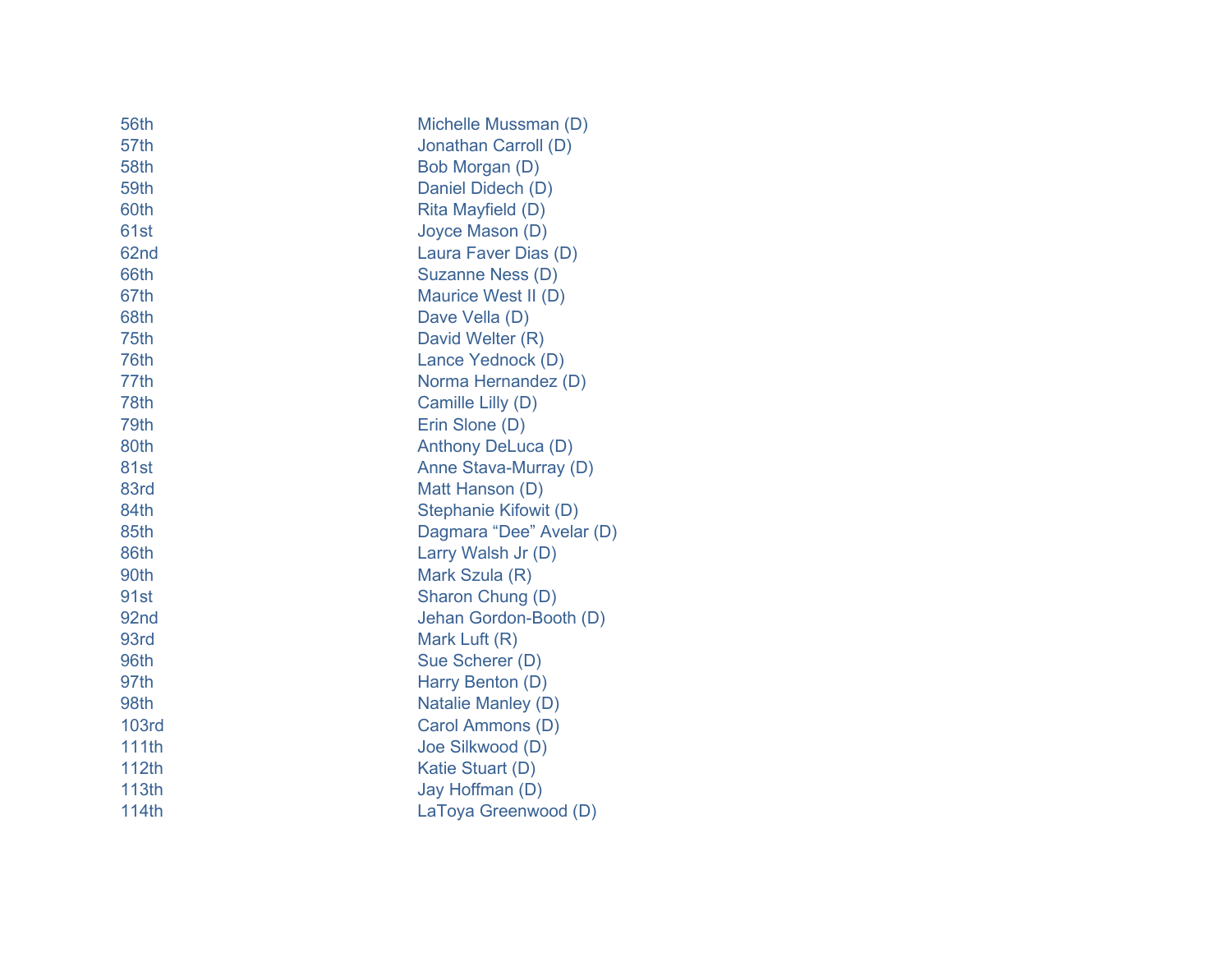# **Judicial**

3rd Sup Mary K. O'Brien (D) 1st App Dominique Ross (D) 2nd App Chris Kennedy (D)

### **Cook Countywide Office**

| <b>Cook County Board President</b> | <b>Toni Preckwinkle</b> |
|------------------------------------|-------------------------|
| <b>Cook County Assessor</b>        | Kari K. Steele          |
| <b>Cook County Treasurer</b>       | <b>Maria Pappas</b>     |
| <b>Cook County Sheriff</b>         | <b>Tom Dart</b>         |
| <b>Cook County Clerk</b>           | <b>Karen Yarbrough</b>  |

Liz Rochford (D)

Raymond Mitchell (D)

### **Cook County Board of Review**

| 1st             | George A. Cardenas       |
|-----------------|--------------------------|
| 2 <sub>nd</sub> | <b>Michael Cabonargi</b> |
| 3rd             | Larry Rogers Jr.         |

### **Cook County Board of Commissioners**

| 1st              | <b>Brandon Johnson</b>  |
|------------------|-------------------------|
| 2 <sub>nd</sub>  | <b>Dennis Deer</b>      |
| 3rd              | <b>Bill Lowry</b>       |
| 4th              | <b>Stanley S. Moore</b> |
| 5th              | Monica M. Gordon        |
| 6th              | Donna Miller            |
| 7th              | Alma E. Anaya           |
| 8th              | Luis Arroyo Jr.         |
| 9th              | Sam Kukadia             |
| 10 <sub>th</sub> | <b>Bridget Gainer</b>   |
| 11th             | John P. Daley           |
| 12 <sub>th</sub> | <b>Bridget Degnen</b>   |
|                  |                         |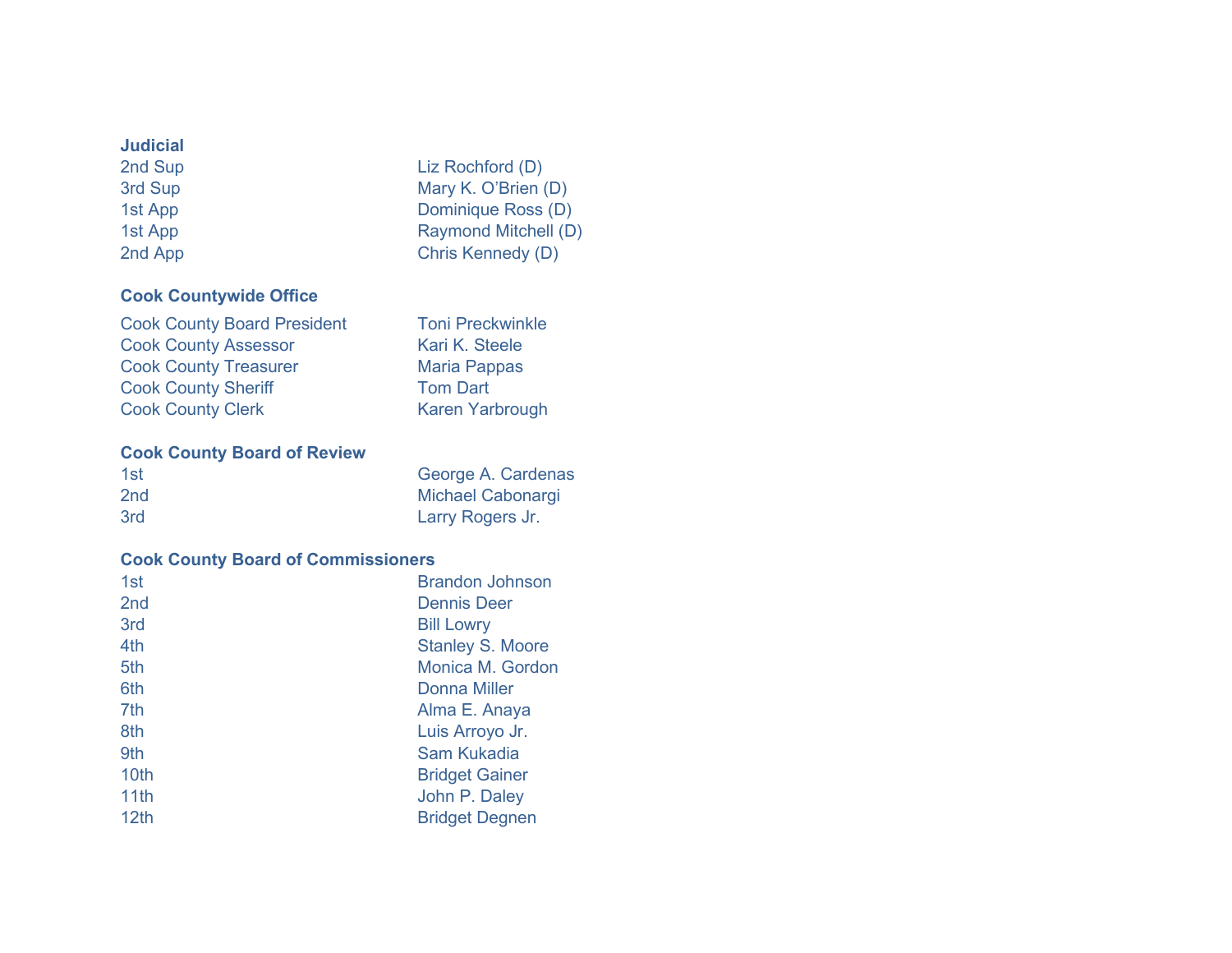| 13th             | <b>Josina Morita</b>         |
|------------------|------------------------------|
| 14th             | <b>Scott R. Britton</b>      |
| 15 <sub>th</sub> | Kevin B. Morrison            |
| 16 <sub>th</sub> | Frank J. Aguilar             |
| 17th             | Daniel T. Calandriello       |
| 17 <sub>th</sub> | Elizabeth "Liz" Doody Gorman |
|                  |                              |

#### **Metropolitan Water Reclamation District Commissioner 6-year term**

| countywide | Mariyana T. Spyropoulos                                                 |
|------------|-------------------------------------------------------------------------|
| countywide | Yumeka Brown                                                            |
|            | <b>Metropolitan Water Reclamation District Commissioner 2-year term</b> |
| countywide | Daniel "Pogo" Pogorzelski                                               |

#### **Cook County Circuit Court**

| Brennan Vacancy         |
|-------------------------|
| <b>Sullivan Vacancy</b> |
| <b>O'Brien Vacancy</b>  |
| <b>Cannon Vacancy</b>   |
| <b>McGury Vacancy</b>   |
| <b>Cannon Vacancy</b>   |
| <b>Hyman Vacancy</b>    |
| <b>Leeming Vacancy</b>  |
| <b>Lynch Vacancy</b>    |
| <b>Callahan Vacancy</b> |
| <b>Ingram Vacancy</b>   |

### **Cook County Subcircuit Court**

| <b>ISL SUDCIFICUIL</b> |
|------------------------|
| 4th Subcircuit         |
| 4th Subcircuit         |
| 5th Subcircuit         |
| 5th Subcircuit         |
| 6th Subcircuit         |

John W. Wilson **Johnson Vacancy** Amanda Moira Pillsbury **Gavin Vacancy** ShawnTe Raines-Welch Rogers Vacancy Timothy W. Wright III Shelley Vacancy Charles "Charlie" Beach Araujo Vacancy

Howard B. Brookins Jr. Claudia Silva-Hernandez Araceli R. De La Cruz

Diana López

Diana López

**Ruth Isabel Gudino** 

Thomas E. Nowinski Rena Marie Van Tine **Michael Weaver** Mary B. McMahon Yolanda Harris Sayre

David L. Kelly **Subcircuit David L. Kelly** Portman-Brown Vacancy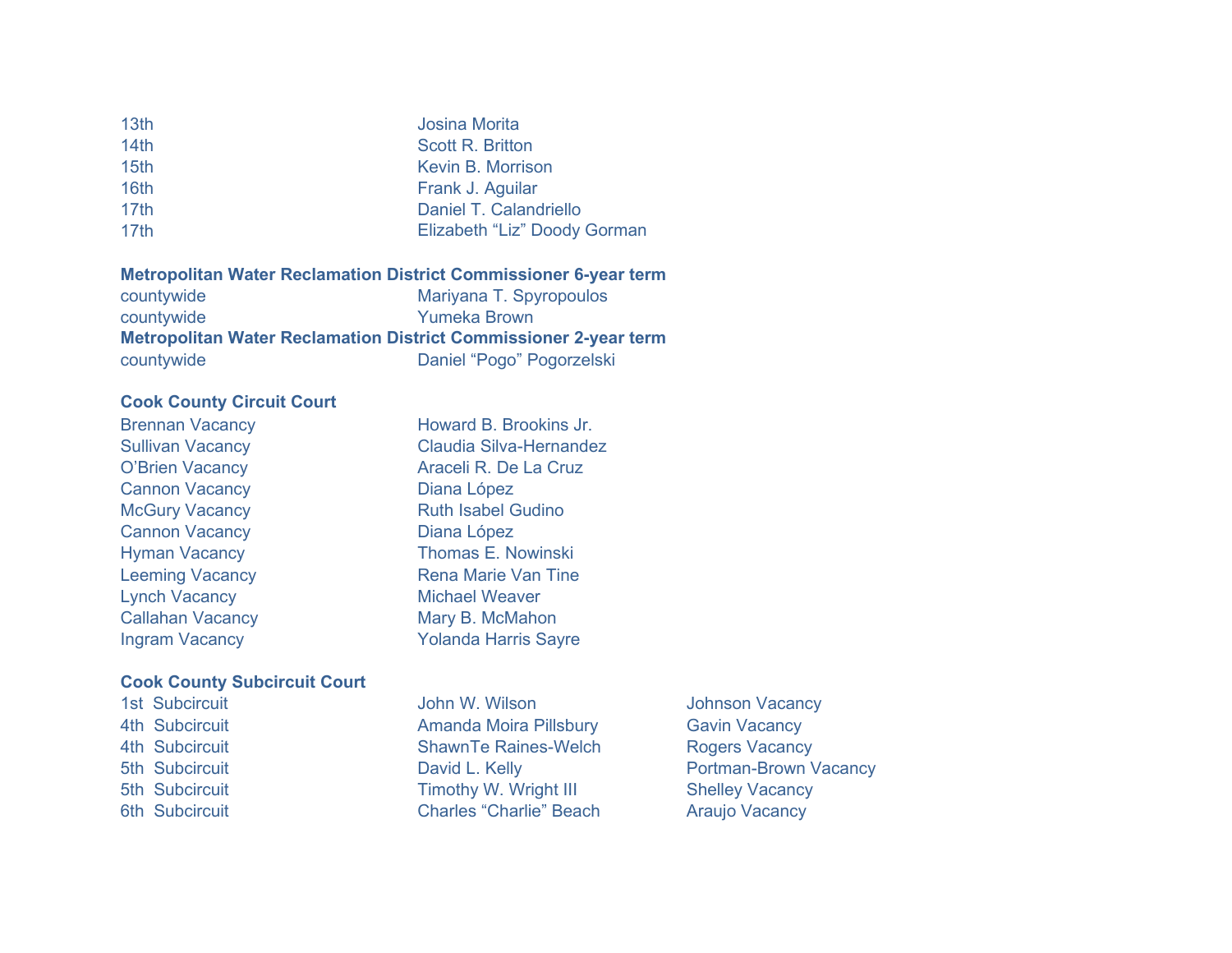**DuPage County DuPage County Board** District 2 Yeena Yoo (Vote for not more than 3) Paula Deacon Garcia

District 4 Mary FitzGerald Ozog (Vote for not more than 3) Lynn LaPlante

**Grundy County** Sherriff Ken Briley (R) **Grundy County Board** District 2 Debra Jo Kinsella (R) District 3 Jake Olson (D) District 3 Ann Gill (D) District 3 Mike Onorato (D) District 3 Dave Stover (D)

**Will County Will County Board**  District 5 Scott Pointon (D)

6th Subcircuit **Kerrie Maloney Laytin** Vega Vacancy 7th Subcircuit **Marcia O'Brien Conway** Martin Vacancy 8th Subcircuit **Pat Casey Community Contract Casey** Gordon Vacancy 8th Subcircuit **Neutral Metal** Research Constanting Constanting Constanting Constanting Constanting Constanting Constanting Constanting Constanting Constanting Constanting Constanting Constanting Constanting Constanting Co 9th Subcircuit Christian Sanjay Tailor Cleveland Vacancy 9th Subcircuit **Barry Goldberg Constructs** Barry Goldberg Jacobius Vacancy 11th Subcircuit **Chris Taliaferro** Chris Taliaferro McGuire Vacancy 13th Subcircuit **Contains Track Contains Jack Costello** Groebner Vacancy 14th Subcircuit **International Iris Y. Chavira Iris Y. Chavira** Brown Vacancy 14th Subcircuit Viviana Martinez Jagielski Vacancy 15th Subcircuit **15th Subcircuit Lawler Vacancy** 

Elizabeth (Liz) Chaplin

District 3 Doug Boresi (R)